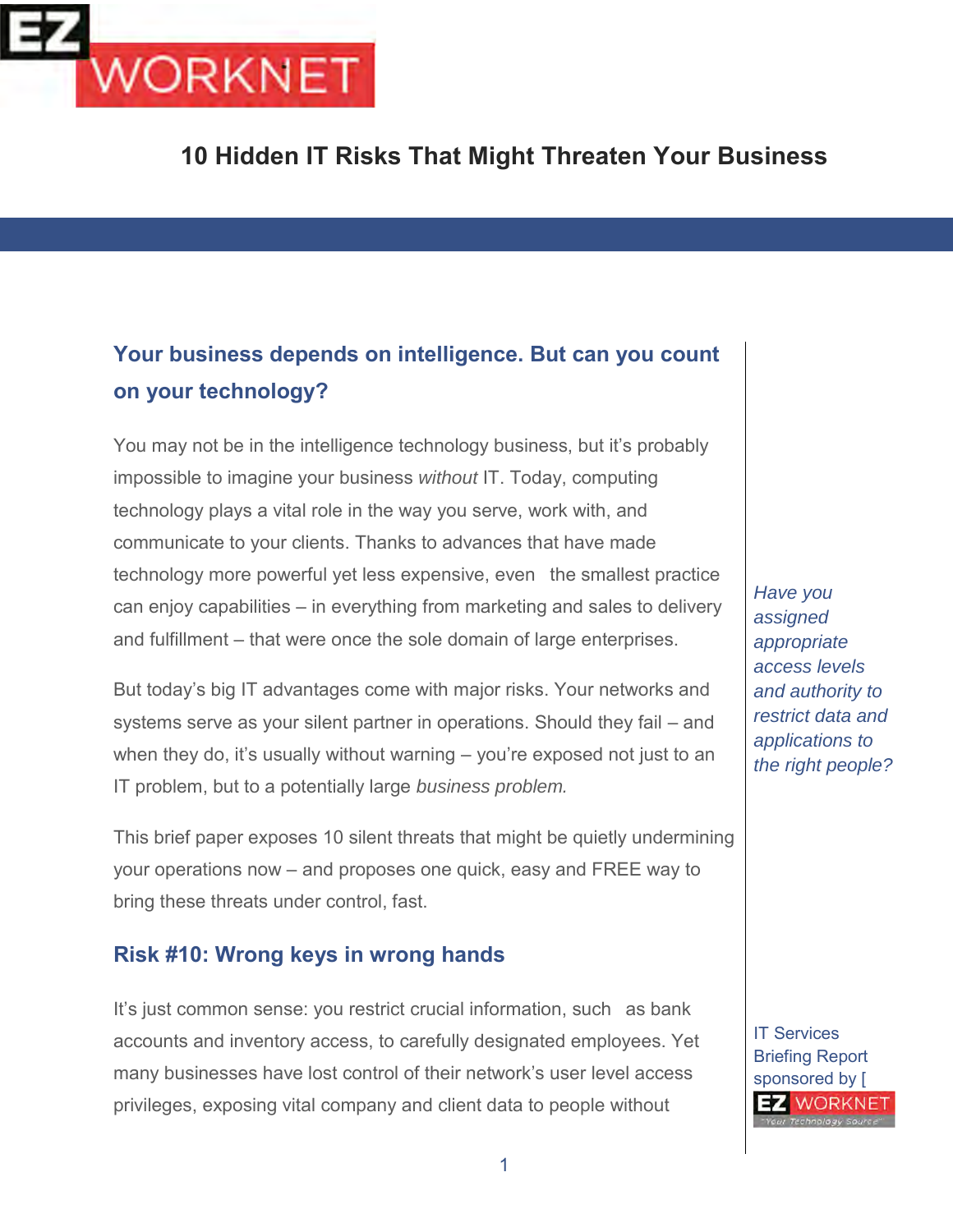authorization. One of the first steps toward security is to be sure the right people have the right level of access to appropriate applications and data.

#### **Risk #9: Bring your own headache**

On the one hand, new devices such as smart phones and tablets can increase employee productivity – and when employees use their own devices, save the company money. But this new "bring your own device" (BYOD) environment brings new headaches, too. These devices are easily lost and stolen. When they are, any information available to the device – including confidential practice and client data – may be vulnerable to illicit access. Yet fewer than 50% of businesses report the ability to use data encryption and/or remote data wiping to protect their assets. Take stock of your data inventory: you need to share permissions reports that reveal which devices and users have access to which files and applications.

#### **Risk #8: Who's knocking at your backdoor?**

Your business isn't limited to your own systems. Thanks to access to outside servers and systems, you can leverage potent tools like Gmail and Dropbox to communicate with customers, share files and more. While these cloud services increase your capabilities without busting your IT budget, it's important to remember that every connection that reaches out from your network may open an opportunity for someone else to reach in. Protect your portals: run an external vulnerability scan that reveals every "backdoor" through which an intruder might break into your network.

#### **Risk #7: "Wet paper bag" passwords**

Your password protections are only as strong as the passwords themselves. Having no passwords – or using obvious passwords such as "12345" – undermines the very protection you seek. Yet employees often fail to establish passwords or, when they do, frequently use ineffective

*Can you create and review permission reports that tell you which devices and personnel have access to which data and applications?*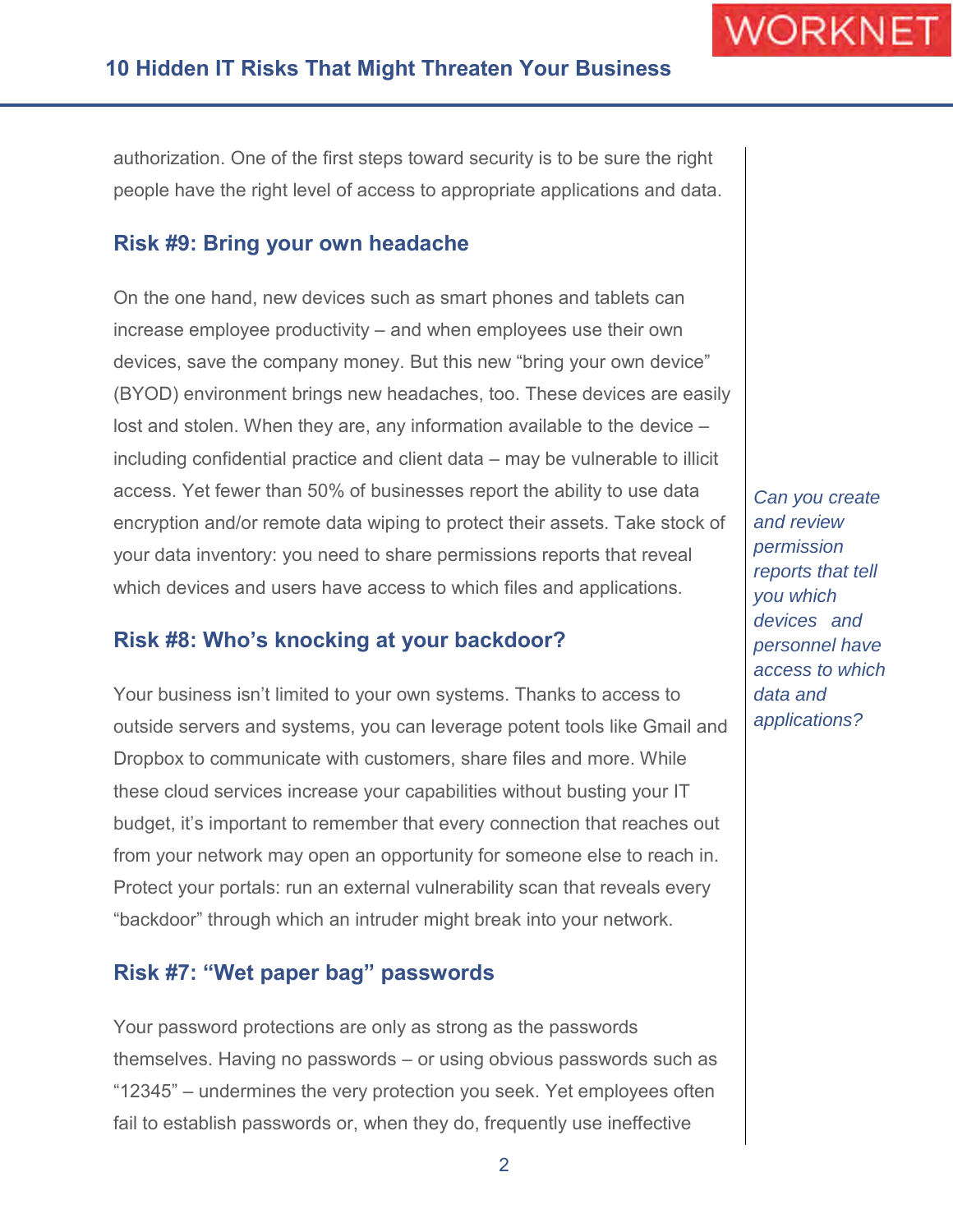ones. Review your passwords' strength to identify weak spots any unauthorized user could punch through.

#### **Risk #6: Whoa, back up**

If you lost a significant chunk of your data right now, how much business would you lose as well? Too many businesses run without sufficient policies, plans and procedures for backing up critical data essential to their ability to operate. If your business depends on manual procedures that are executed inconsistently, you're exposed to unnecessary losses; it's time to look for automated backup solutions that are always at work – even when employees might be forgetful.

#### **Risk #5: Show me the compliance**

Sensitive data demands special attention. In many businesses, the law obliges you to preserve client confidentiality – and *demonstrate* that you have processes in place to ensure compliance. The best way to prepare for a regulatory audit is to run regular compliance audits of your own that allow you to take corrective actions *before* your operation is called into account.

#### **Risk #4: Printing (lost) money**

Despite high hopes for the "paperless" office, the reality is that businesses spend lots of money printing, faxing, copying and scanning paper documents. Consider the math: paper plus toner plus maintenance plus employee time, etc. It's possible to bring these printing costs under control, but the first step is to discover who prints what, how often, and why. By monitoring your multi-function printers, you can limit access to authorized users, discourage unnecessary or wasteful usage, and encourage less-expensive options – such as scan to email or scan to file

*Are the connections you use to access online services protected against backdoor invasions by unauthorized intruders?*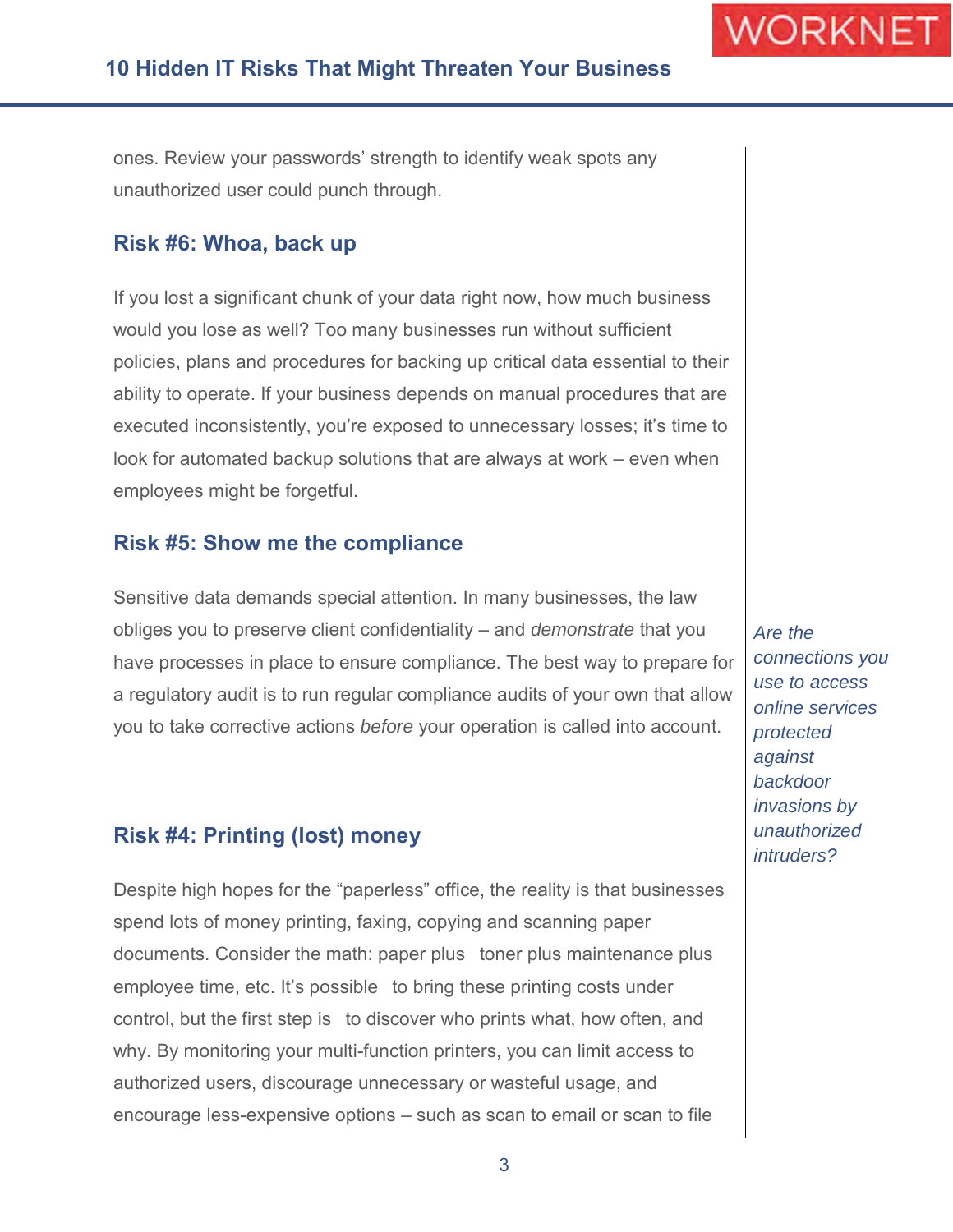directories – that save time and money.

#### **Risk #3: "Ghosts" in the machines**

There may be "ghosts" haunting your networks – inactive users or inactive computers that remain part of your system, even if they are no longer contributing to your productivity. While the threat may not be immediately obvious, defunct computers represent an expense you don't need to carry. Worse, inactive users may reflect open accounts (perhaps of people who are no longer employed by your business) that could present security holes for unauthorized access. Run audits that show you what's active or not, then clean house – and close security loopholes – by burying the "dead" devices and accounts.

#### **Risk #2: When IT can't keep up, your business goes down**

Smart businesses and wise managers protect their critical networks with redundancy: backup servers and routers that are designed to kick in should the main system go down. But the contingency plan is only as good as the processes and practices behind them; should these be inoperative, your business will not maintain continuity in an emergency. To safeguard your business, analyze your network *before* disaster strikes to be sure that your contingency technologies – such as your backup designated router or alternate domain control – are online and ready for action.

#### **Risk #1: Hiding in the dark**

You want to run your businesses, not an IT department. While IT may not be top of mind, it should never be out of sight. Lack of vision into the true status of your technology, and the quality of your defenses against attack or failure, may leave your business vulnerable to disruption, legal consequences and loss of revenue. By implementing regular monitoring and review procedures, however, you can anticipate challenges before

*Are your data and applications password protected, and are your employees using sufficiently strong passwords to ensure security?*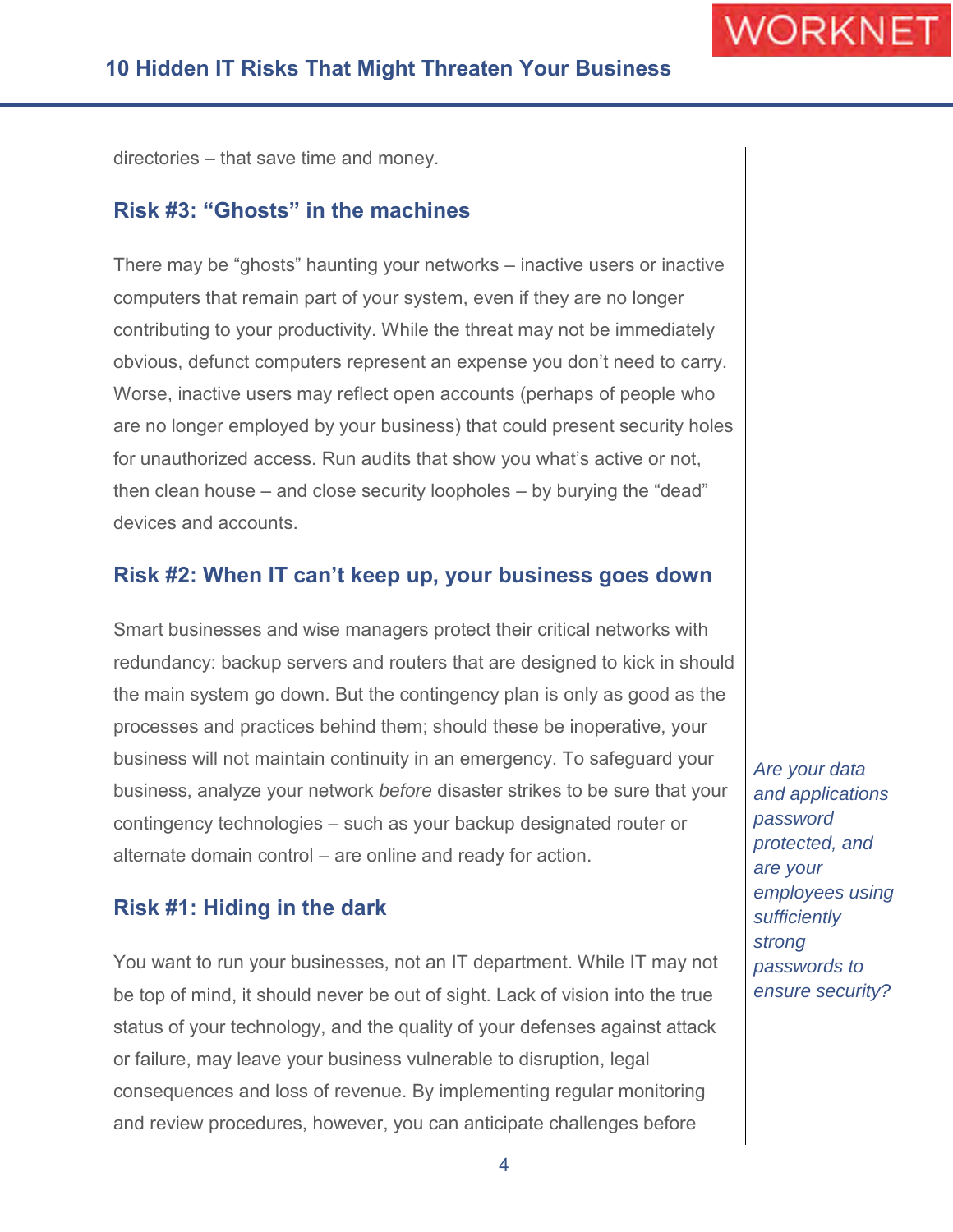they become problems, and take adequate measures to ensure the smooth conduct of your firm.

#### **Consider the Massachusetts model**

Effective March 1, 2010, Massachusetts law M.G.L. c. 93h imposes the most comprehensive confidentiality requirements yet for the safeguarding of "personal information" such as Social Security numbers, driver's license numbers and other means of individual identification. Among the requirements are these:

Encryption of all transmitted records and files containing personal information that will travel across public networks, and encryption of all data containing personal information to be transmitted wirelessly; and encryption of all personal information stored on laptops or other portable devices.

To ensure compliance, law firms should consider implementing practices that can:

- Enforce strong password policies on all computing devices
- Automate backup and restore functions for all systems
- Restrict data, devices and applications to authorized individuals
- Deploy remote lock and wipe capabilities for all lost and/or stolen devices

#### **Are you sure your IT is a sure thing?**

We all depend on IT. Given the stakes, it's important our confidence is well placed. Are you sure the technology you rely upon is adequately protected? In our experience, **nine out of ten companies have undetected vulnerabilities** that could lead to data disaster.

Take a moment to complete this quick self-analysis. If you cannot answer

*Do you use automated backup programs for data protection, rather than random and irregular manual backups?*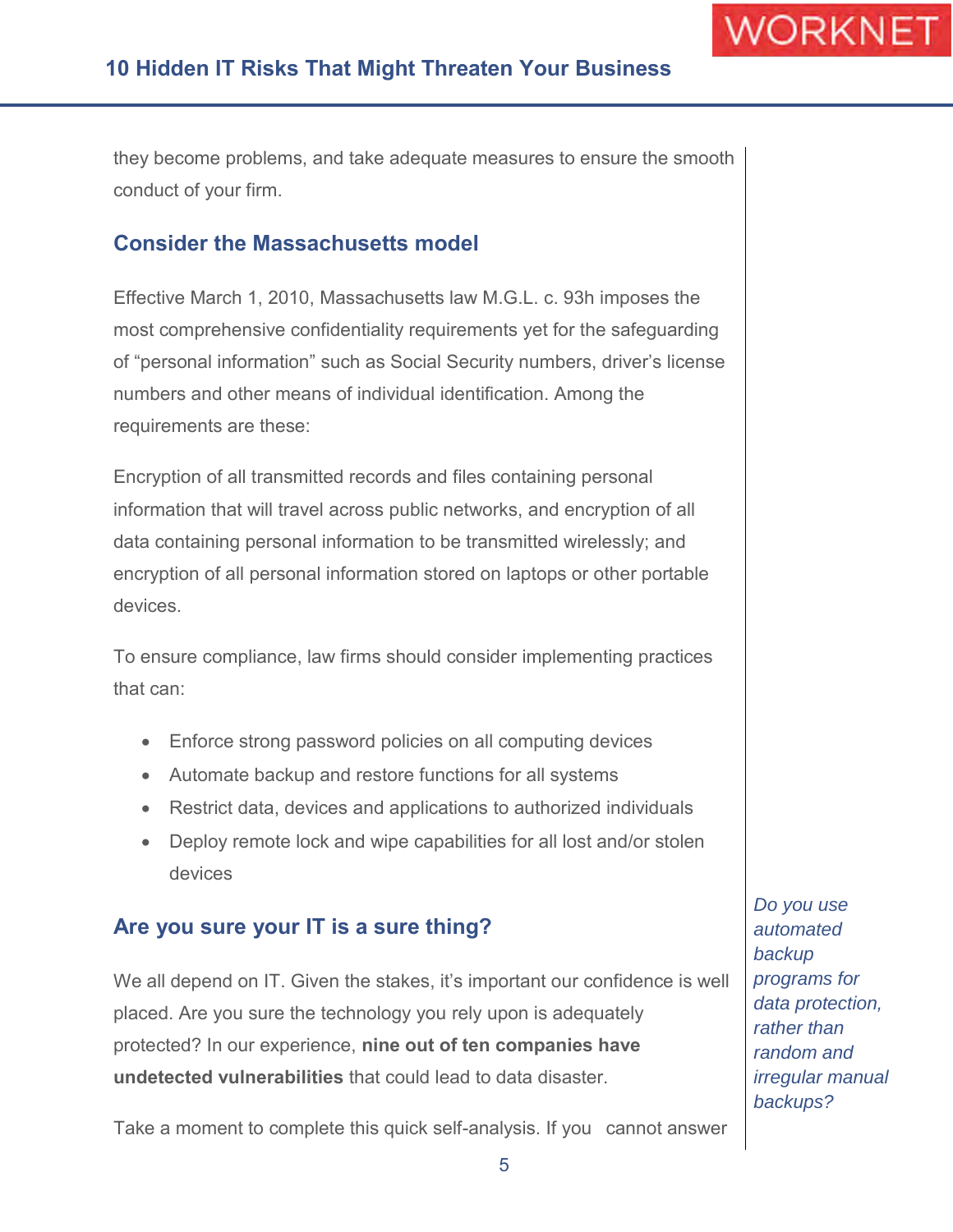## **10 Hidden IT Risks That Might Threaten Your Business**

yes to every question, request our FREE network assessment to give yourself – and your business – the confidence you deserve.

- Have you assigned appropriate **access levels and authority** to restrict data and applications to the right people?
- Can you create and review **permission reports** that tell you which devices and personnel have access to which data and applications?
- Are the connections you use to access online services protected against **backdoor invasions** by unauthorized intruders?
- Are your data and applications password protected, and are your employees **using sufficiently strong passwords** to ensure security?
- Do you use automated backup programs for data protection, rather than random and irregular manual backups?
- If the regulators arrived at your door, are you confident you **comply with legal and regulatory mandates** for your data?
- Can you monitor and **control printing, faxing, scanning and copying** to lower costs?
- Is your system cleared of **ghosts users and computers** that waste resources and expose your network to unauthorized access?
- Can you verify that your **data recovery and network restoration**  plans are operative and ready to work in an emergency?
- Do you have **timely and actionable visibility** into your IT status, so

*If the regulators arrived at your door, are you confident you comply with*